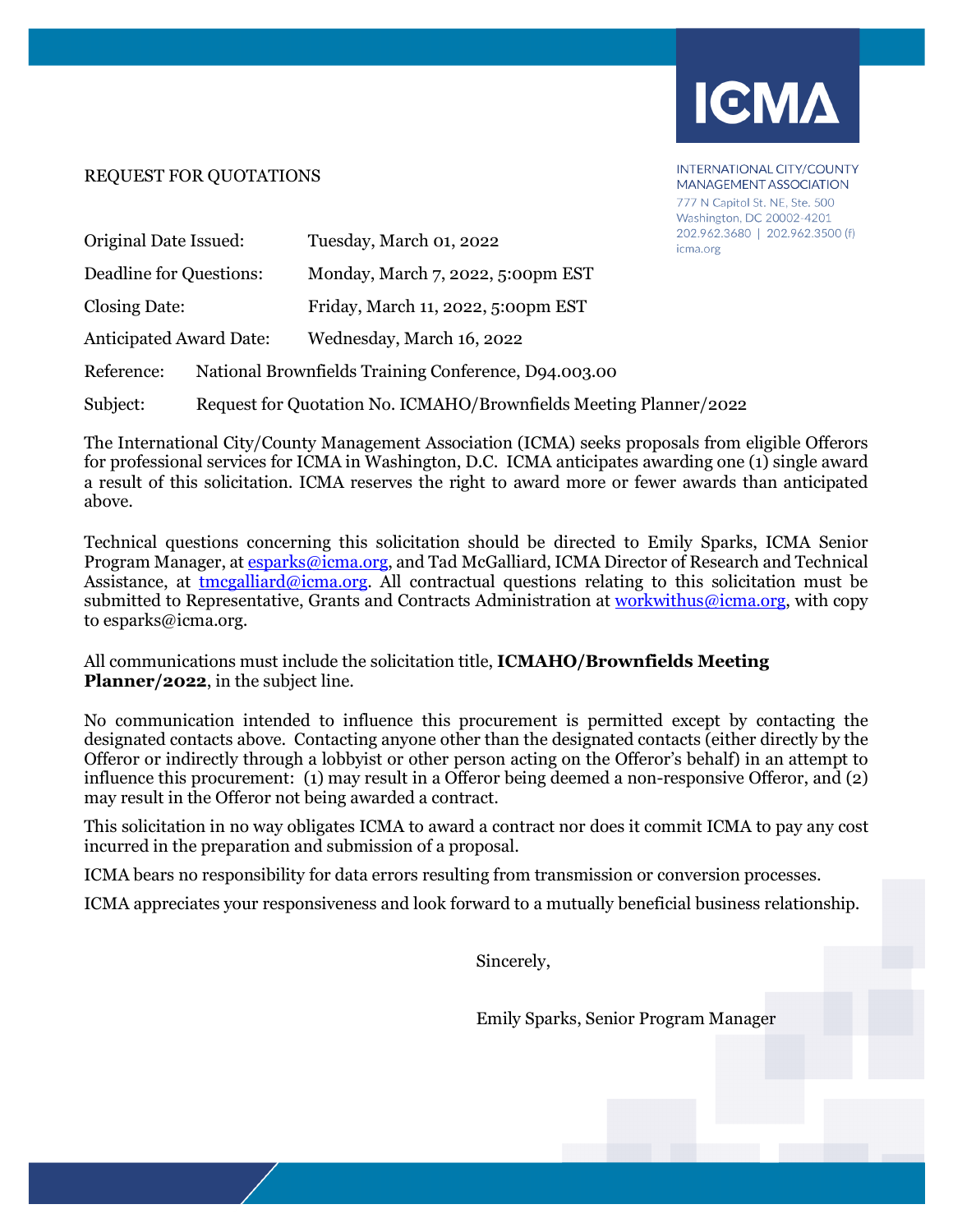### **PURPOSE**

ICMA seeks a qualified service provider to act as the principle meeting planner, in coordination with designated ICMA and EPA staff, of the National Brownfields Training Conference.

### **INSTRUCTIONS TO THE OFFERORS**

Offerors interested in providing the services described above should submit a package following the prescribed format in the Submission Requirements section of this RFQ.

Adherence to the proposal format by all Offerors will ensure a fair evaluation with regard to the needs of ICMA. Offerors who do not follow the prescribed format may be deemed non-responsive. A letter transmitting the proposal must be signed by an officer of the firm authorized to bind the Offeror as required by this solicitation.

- 1. Signed transmission letter.
- 2. Package no more than 2 pages excluding required forms covering section 1, 2 and 4.
- 3. Completed and signed required forms, section 3.

Packages must be submitted electronically to Representative, Grants and Contracts Administration at [workwithus@icma.org](mailto:ikaushansky@icma.org) with a copy to Emily Sparks, ICMA Senior Program Manager, at [esparks@icma.org,](mailto:esparks@icma.org) and Tad McGalliard, ICMA Director of Research and Technical Assistance, at [tmcgalliard@icma.org](mailto:tmcgalliard@icma.org) with a subject line noting the RFQ title and number found on the cover page of this RFQ.

Applications received after the closing date stated on the top of the cover page of this RFQ will be rejected.

No phone calls please.

## **SPECIFICATIONS AND TECHNICAL REQUIREMENTS**

Offerors are requested to provide quotations containing the information below on official quotation price format included in the Submission Requirements section 4 of this RFQ.

#### Scope of Work

Task 1:Overall Coordination and Logistics

- o Maintain and update major milestones reflecting required logistical actions
- o Participate in key weekly team conference calls
- o Provide overall management of advance, onsite, and post-event logistics for the conference, including but not limited to pre-conference programming, educational programming, affiliate meeting and events, plenary sessions, safety and security, events and receptions

o Act as liaison to convention center and convention and visitors bureau Task 2:Onsite Management

- o Anticipated 1 trip in Oklahoma City, OK from August 14-20, 2022
- o Provide onsite logistics management

Task 3: Site Visits

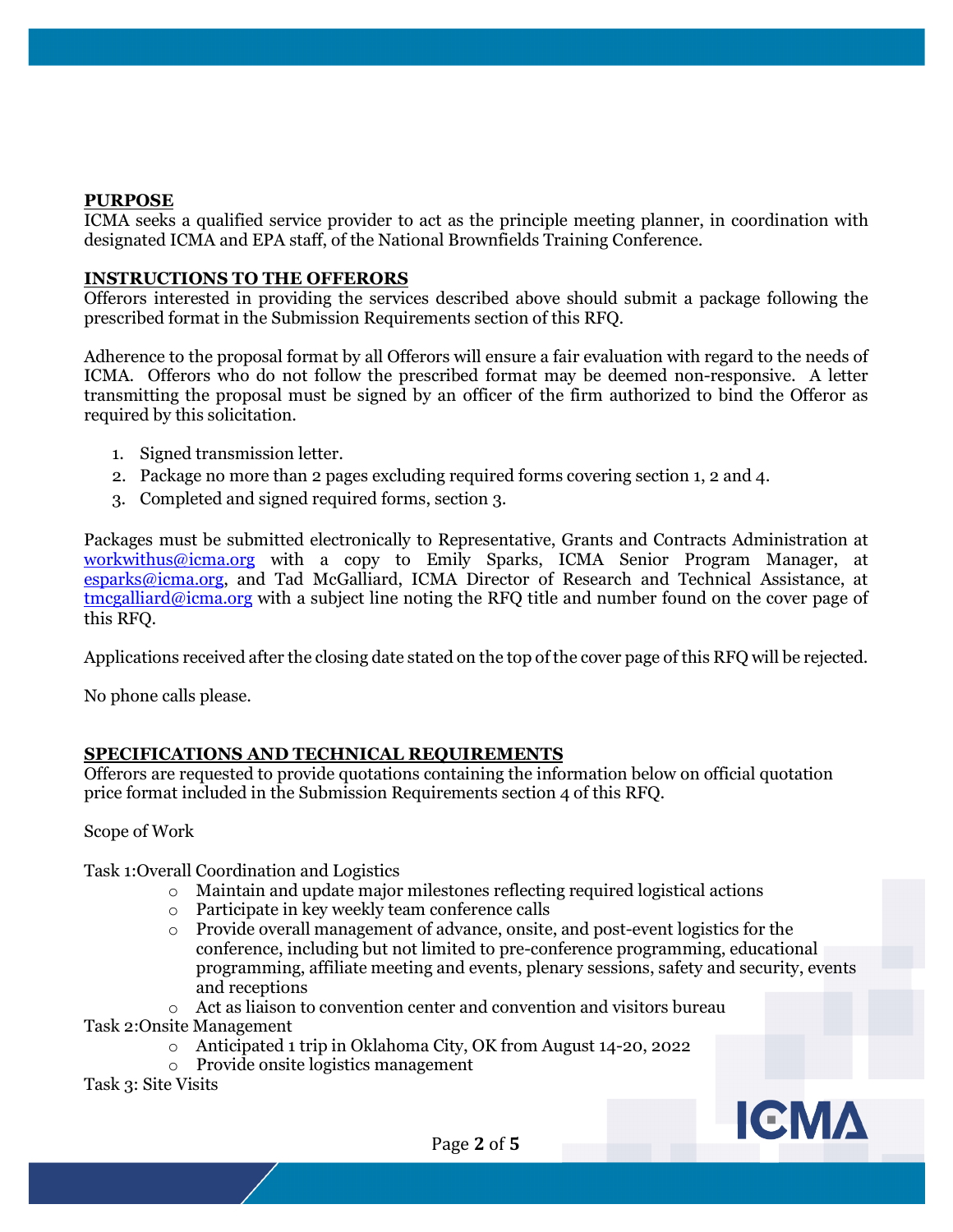o Anticipated 2 trips: (1)Local Planning Team Meeting – May 23-24, 2022; (2) Turn Over – TBD

Task 4: Housing and Hotel Blocks

o Act as liaison with housing agency and hotels

Task 5: Post-Conference Reporting

### **SUBMISSION REQUIREMENTS**

| Section                                           |                                                                                 | 1. Please limit to no more than one $(1)$ page:                                     |  |  |  |  |  |
|---------------------------------------------------|---------------------------------------------------------------------------------|-------------------------------------------------------------------------------------|--|--|--|--|--|
| Company                                           | Provide a description of your business including the year established           |                                                                                     |  |  |  |  |  |
| profile:                                          | Provide a copy of your annual report (not counted toward page limit/hyperlink   |                                                                                     |  |  |  |  |  |
|                                                   | accepted if available on-line) and include information on company size, number  |                                                                                     |  |  |  |  |  |
|                                                   | of employees and annual revenue.                                                |                                                                                     |  |  |  |  |  |
|                                                   | Please indicate if you are a small, minority-owned, women-owned, or disadvanted |                                                                                     |  |  |  |  |  |
|                                                   | business enterprise (DBE). ICMA has an obligation to the EPA to make a good     |                                                                                     |  |  |  |  |  |
|                                                   |                                                                                 | faith effort to contract with DBEs when practicable. DBE status will be a factor of |  |  |  |  |  |
|                                                   | consideration during the selection process.                                     |                                                                                     |  |  |  |  |  |
| Section                                           |                                                                                 | 2: Provide at least three $(3)$ examples of relevant work similar to the            |  |  |  |  |  |
| References:                                       |                                                                                 | specifications found in this RFQ; contact information should include the            |  |  |  |  |  |
|                                                   |                                                                                 | contact name, phone number, e-mail address, and website address.                    |  |  |  |  |  |
| Section                                           | 3:                                                                              | Completed and signed W-9                                                            |  |  |  |  |  |
| Completed and signed ICMA Vendor Form<br>Required |                                                                                 |                                                                                     |  |  |  |  |  |
| Forms                                             |                                                                                 |                                                                                     |  |  |  |  |  |

## Section 4: Price format

| Line<br>Item                  | Description and Specification | Qty | Items and Specifications Offered | <b>Unit Price</b><br>(USD) | <b>Total Price</b><br>(USD) |  |  |
|-------------------------------|-------------------------------|-----|----------------------------------|----------------------------|-----------------------------|--|--|
|                               |                               |     |                                  |                            |                             |  |  |
|                               |                               |     |                                  |                            |                             |  |  |
|                               |                               |     |                                  |                            |                             |  |  |
| Subtotal:                     |                               |     |                                  |                            |                             |  |  |
| <b>Other Costs (Describe:</b> |                               |     |                                  |                            |                             |  |  |
| <b>TOTAL USD:</b>             |                               |     |                                  |                            |                             |  |  |

## **TYPE OF CONTRACT TO BE AWARDED**

Fixed price per unit or other transactional contract type.

## **CONTRACT TERM AND DELIVERY DATES**

Final delivery dates will be negotiated upon award. Contract term anticipated to be be 7 months.



Page **3** of **5**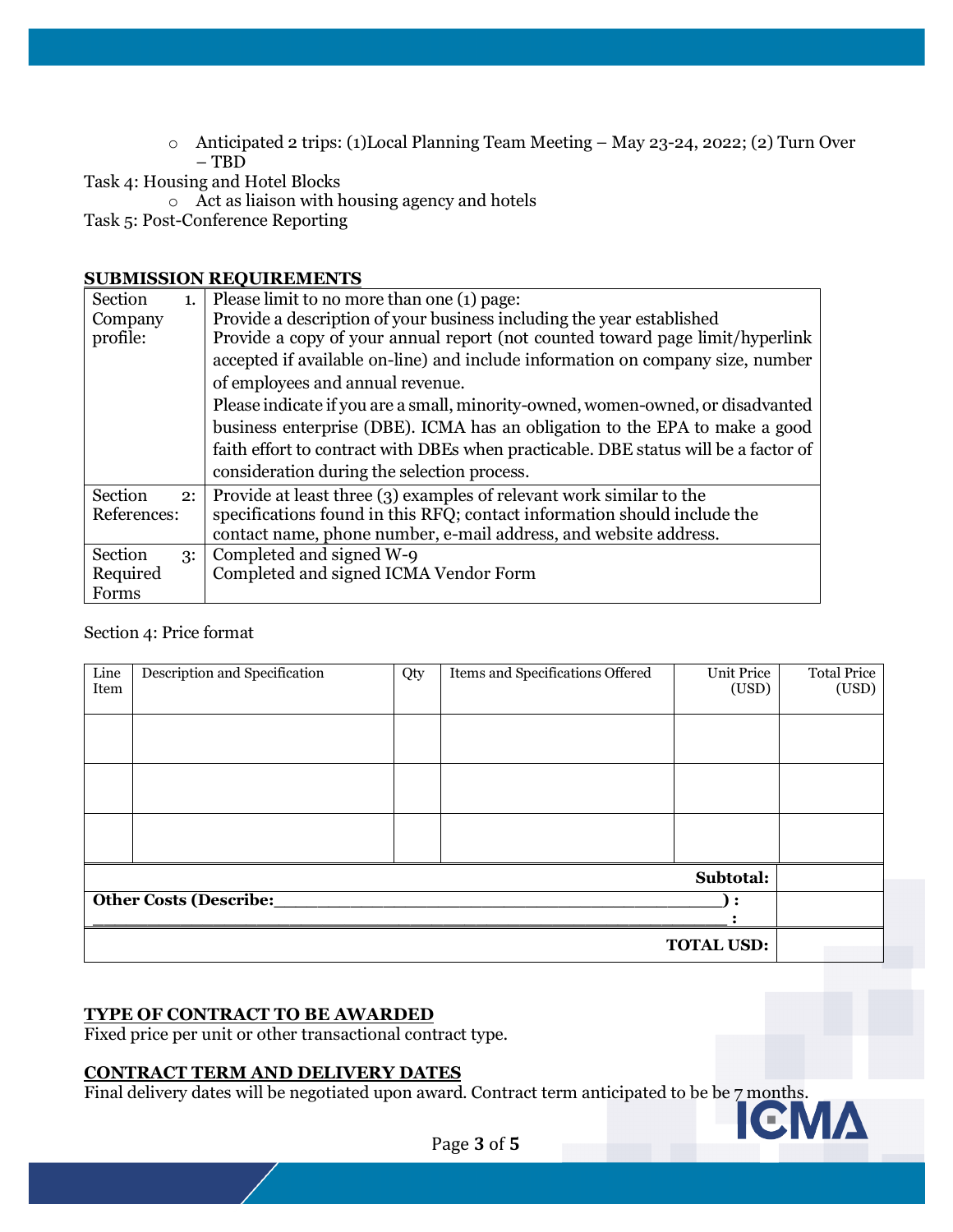### **EVALUATION AND AWARD PROCESS**

The award will be made to a responsible offeror whose offer follows the RFQ instructions, meets the eligibility requirements, and meets or exceeds the minimum required technical specifications, and is judged to be the best value based on a lowest-price, technically-acceptable basis.

Please note that if there are significant deficiencies regarding responsiveness to the requirements of this RFQ, an offer may be deemed "non-responsive" and thereby disqualified from consideration. ICMA reserves the right to waive immaterial deficiencies at its discretion.

ICMA reserves the right to award under this solicitation without further negotiations. The Offerors are encouraged to offer their best terms and prices with the original submission. It is anticipated that award will be made solely on the basis of these original quotations. However, ICMA reserves the right to conduct any of the following:

- ICMA may conduct negotiations with and/or request clarifications from any offeror prior to award.
- While preference will be given to offerors who can address the full technical requirements of this RFQ, ICMA may issue a partial award or split the award among various offerors, if in the best interest of ICMA.
- ICMA may cancel this RFQ at any time.

#### **GENERAL CONDITIONS**

Late submissions and submissions lacking the appropriate completed forms will not be considered. Faxed submissions will not be accepted. Submissions will not be accepted at any other ICMA location other than the email address above. If changes are made to this solicitation, notifications will be sent to the primary contact provided to ICMA from each Offeror. ICMA takes no responsibility for effective delivery of the electronic document.

This solicitation does not commit ICMA to award a contract, pay any costs incurred in preparing a proposal, or to procure or contract for services or supplies. ICMA reserves the right to accept or reject any or all submissions received, to negotiate with all qualified sources, or to cancel in part or in its entirety the solicitation when it is in ICMA's best interest.

The Offeror shall disclose any indictment for any alleged felony, or any conviction for a felony within the past five years, under the laws of the United States or any state or territory of the United States, and shall describe circumstances for each. When a Offeror is an association, partnership, corporation, or other organization, this disclosure requirement includes the organization and its officers, partners, and directors or members of any similarly governing body. If an indictment or conviction should come to the attention of ICMA after the award of a contract, ICMA may exercise its stop-work right pending further investigation, or terminate the agreement.

It is ICMA's Policy that no gifts of any kind and of any value be exchanged between Offerors and ICMA personnel. Discovery of the same will be grounds for disqualification of the Offeror from participation in any ICMA's procurements and may result in disciplinary actions against ICMA personnel involved in such discovered transactions.

Offeror must disclose any financial or organizational interest – as an employee, consultant, business partner, investor, shareholder, borrower, lender, beneficiary, board member or trustee – in an actual or potential competitor, contractor, sub-contractor, customer, client, vendor, donor or recipient of ICMA, that might produce a conflict of interest or the appearance of a conflict of interest should this contract be awarded.

Offeror warrants that it shall not discriminate because of race, color, religion, sex, national origin, political affiliation, non-disabling physical and mental disability, political status, matriculation, sexual orientation, gender



Page **4** of **5**